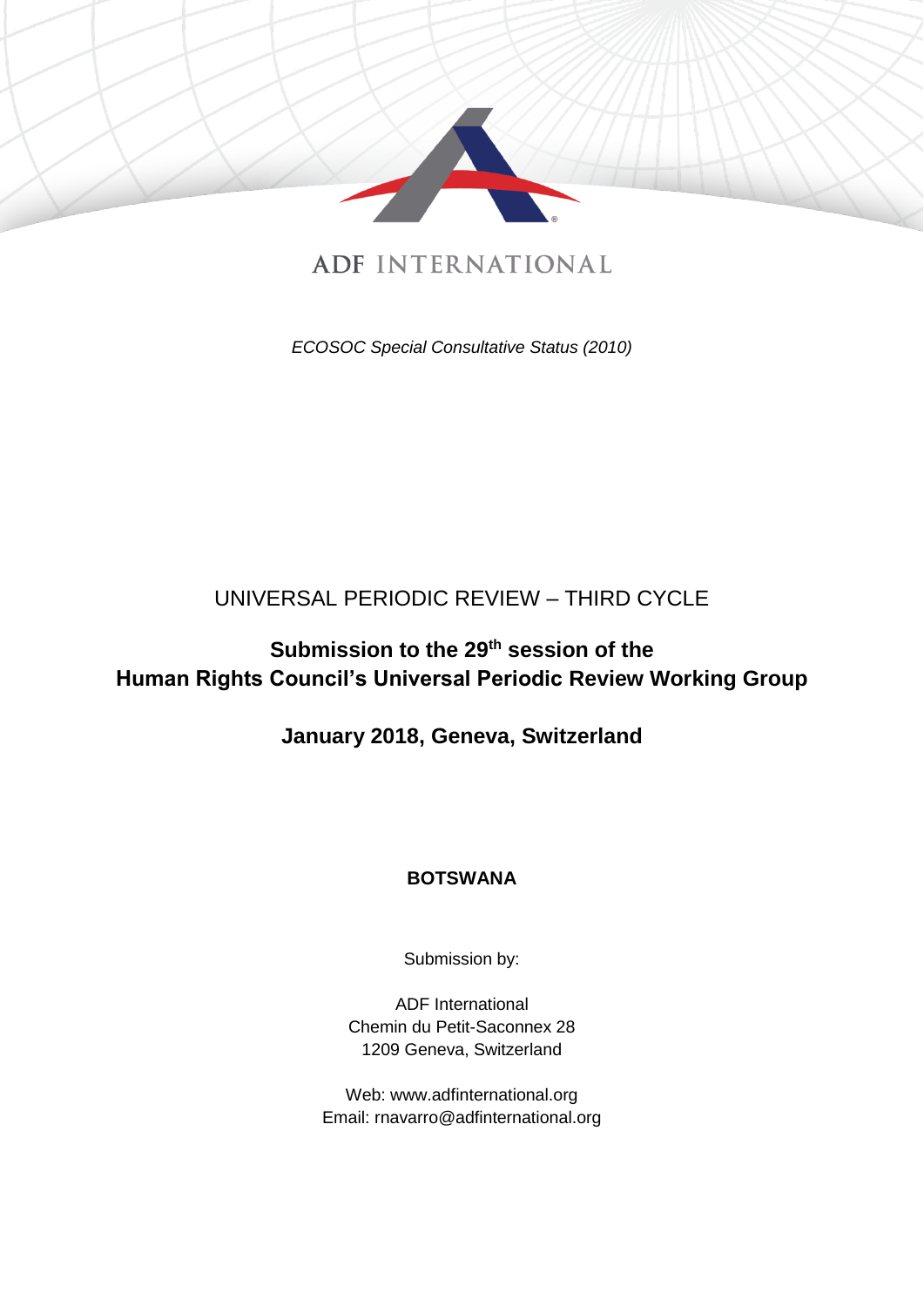#### **Introduction**

- 1. ADF International is a global alliance-building legal organization that advocates for religious freedom, life, and marriage and family before national and international institutions. As well as having ECOSOC consultative status with the United Nations (registered name "Alliance Defending Freedom"), ADF International has accreditation with the European Commission and Parliament, the Organization for Security and Co-operation in Europe, and the Organization of American States, and is a participant in the FRA Fundamental Rights Platform.
- 2. This report explains why Botswana should continue to affirm the sanctity of life on the part of all human beings, including the unborn, and why it should resist calls to liberalize access to abortion due to the fact that there is no international human right to abortion. It also deals with the issue of high levels of maternal mortality and morbidity in Botswana.

#### **(a) Abortion**

- 3. Prior to 1991, abortion was generally illegal in Botswana due to Penal Code provisions modelled on the British *Offences Against the Person Act 1861*, with general principles of criminal law allowing for the life of a pregnant woman to be saved via medical treatment even if this had the necessary outcome of ending the life of her unborn child.<sup>1</sup>
- 4. Language has since been added to the Penal Code, however, allowing abortions to be carried out in the case of "rape, defilement, or incest," when continuing the pregnancy is deemed to pose a risk to the pregnant woman's life or physical or mental health, or when there is evidence that the child would suffer from a severe abnormality or disease rendering them seriously handicapped. Such abortions are permitted within sixteen weeks' gestation and must be carried out by a registered doctor in a government hospital or registered private clinic, and the approval of two practitioners in required in cases other than the aforementioned "rape, defilement, or incest<sup>"2</sup>
- 5. Organisations supporting liberalisation of abortion laws argue that expanded access to abortion is required as a matter of international human rights law and in order to reduce high levels of maternal mortality in the country, and that despite the relatively liberal abortion regime, practitioners refuse to carry it out where it would be legal to do so, as well as lack of access in rural or poorer areas.<sup>3</sup>

#### *The right to life in international law*

6. A so-called international "right to abortion" is incompatible with various provisions of international human rights treaties, in particular provisions on the right to life.

-

<sup>1</sup> United Nations Department of Economic and Social Affairs, Botswana Abortion Policy, http://www.un.org/esa/population/publications/abortion/doc/botswa1.doc.

<sup>2</sup> Ibid.

<sup>3</sup> Ibid.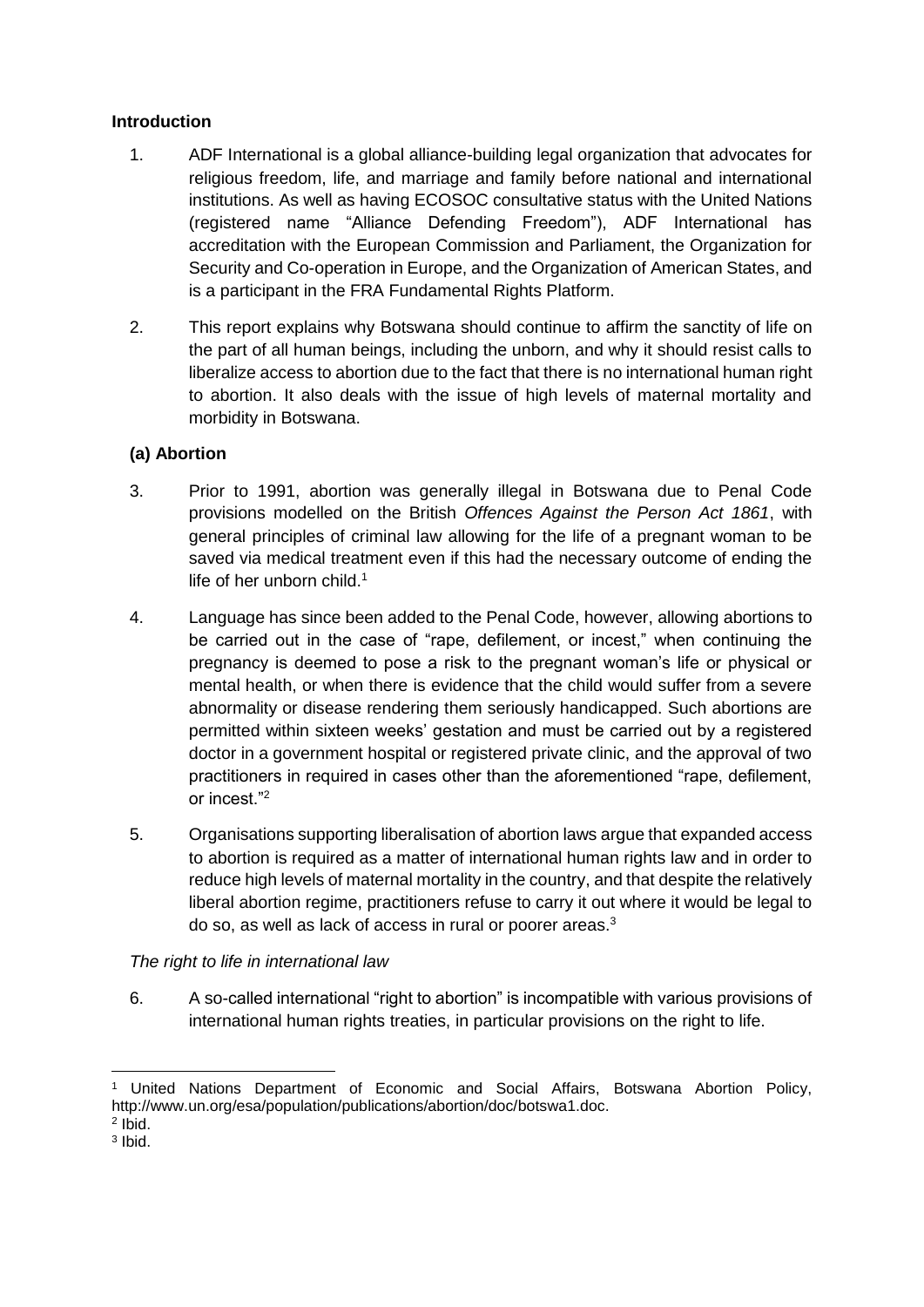- 7. Article 6(1) of the ICCPR states, "Every human being has the inherent right to life." The ICCPR's prohibition of the death penalty for pregnant women implicitly recognizes the right to life of the unborn.
- 8. Although the ICCPR allows for the death penalty to be imposed on both adult men and women, it explicitly prohibits applying the death penalty to pregnant women. Article 6(5) states that the "sentence of death shall not be imposed for crimes committed by persons below eighteen years of age and shall not be carried out on pregnant women." This clause must be understood as recognizing the unborn child's distinct identity from the mother and protecting the unborn child's right to life
- 9. The *travaux préparatoires* of the ICCPR explicitly state that "the principal reason for providing in paragraph 4 [now Article 6(5)] of the original text that the death sentence should not be carried out on pregnant women was to *save the life of an innocent unborn child*."<sup>4</sup> Similarly, other early UN texts note that the intention of the paragraph "was inspired by humanitarian considerations and by *consideration for the interests of the unborn child*."<sup>5</sup>
- 10. The protection of unborn life is also found through an ordinary reading of the language in the preamble of the Convention on the Rights of the Child (CRC). The preamble states that "the child, by reason of his physical and mental immaturity, needs special safeguards and care, including appropriate legal protection, *before as well as after birth*."
- 11. Article 1 of the CRC defines a child as "every human being below the age of eighteen years." This provides an upper limit as to who is a child, but does not provide a lower limit on when the status of "child" attaches. Moreover, Article 6 of the CRC holds that "States Parties recognize that every child has the inherent right to life. States Parties shall ensure to the maximum extent possible the survival and development of the child." Viewed in the context of the preamble, both Articles 1 and 6 of the CRC indicate recognition and protection of unborn life.

#### *Legalizing abortion does not make it safe*

- 12. The medical infrastructure in Botswana is in dire need of improvement, with an inadequate number of trained health professionals and unsanitary, poorly-equipped health facilities. Women who receive abortions will still face the same poor conditions faced by women who give birth and deal with similar complications, such as bleeding and infection. Providing more access to abortion will mean more women will suffer from abortion complications.
- 13. High rates of maternal mortality have less to do with the legality of abortion per se than with an inability to access obstetric care, lack of information, and lack of health workers, especially in the case of women living in poverty and in rural areas.

<sup>-</sup><sup>4</sup> A/C.3/SR.819, para. 17 & para. 33; In accordance with the Article 32 of the Vienna Convention, the travaux préparatoires are considered to be a "supplementary means of interpretation."

<sup>&</sup>lt;sup>5</sup> Commission on Human Rights, 5<sup>th</sup> Session (1949), 6<sup>th</sup> Session (1950), 8<sup>th</sup> Session (1952), A/2929, Chapter VI, Article 10.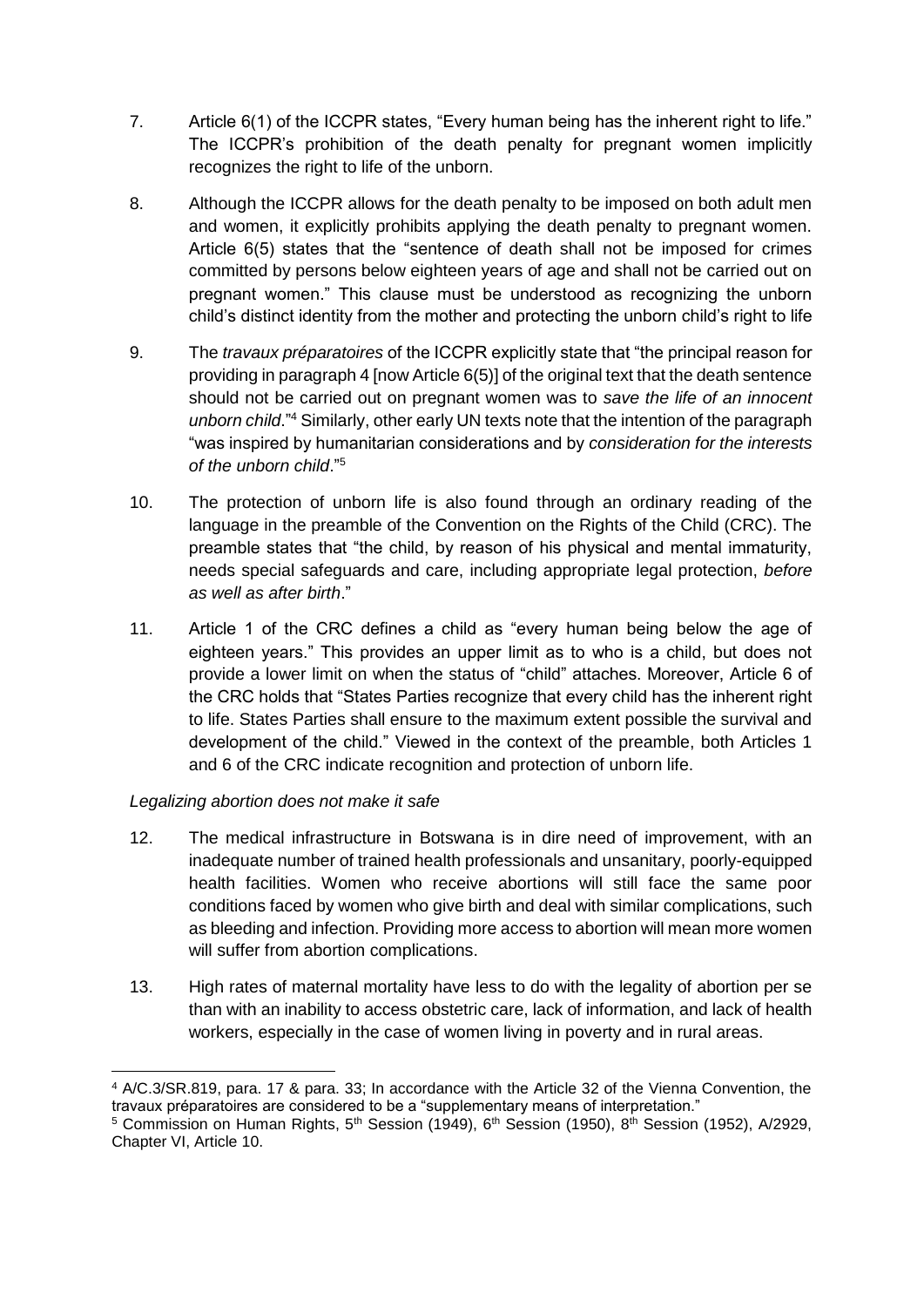14. Further, abortion can never be safe because it takes the life of the unborn child, and harms the mother through the loss of her child.

#### *Reducing recourse to abortion*

- 15. Botswana must focus on introducing measures to reduce recourse to abortion, instead of focusing on legalizing it, in line with paragraph 8.25 of the Programme of Action of the International Conference on Population and Development. Measures to reduce abortion include improving access to education, which empowers women and leads to social and economic development, as well as facilitating healthy decision-making.
- 16. Botswana must also focus on helping women get through pregnancy and childbirth safely, rather than helping women end their pregnancies. Given the maternal health crisis in Botswana, resources must focus on improving conditions for pregnant women, women undergoing childbirth, and postpartum women.

#### **(b) Maternal Health**

-

17. Botswana's maternal mortality ratio (MMR) in 2015 was 129 maternal deaths per 100,000 live births, down from 243 per 100,000 in 1990.<sup>6</sup> Every maternal death is a tragedy. It devastates the woman's family, in particular the woman's children, and affects the entire community socially and economically. The high number of maternal deaths in Botswana is a pressing and urgent human rights concern.

#### *Necessary maternal health interventions*

- 18. Almost all maternal deaths are preventable, particularly when skilled birth attendants are present to manage complications and the necessary drugs are available, such as oxytocin (to prevent haemorrhage) and magnesium sulphate (to treat pre-eclampsia). Problems include a lack of drugs and poor infrastructure, such as no electricity or running water and inaccessibility of hospitals due to weather conditions.
- 19. The World Health Organization (WHO) recommends a minimum of four prenatal visits with trained health workers, in order to prevent, detect, and treat any health problems. Although it has been estimated that in 2007 around 90% of pregnant girls aged 15-19 in Botswana received some level of prenatal care during their pregnancies, it was estimated by UNICEF that over a quarter did not receive the minimum of four visits recommended by the WHO.<sup>7</sup>
- 20. UNFPA also documented that with regard to availability of midwives, nurses, clinical officers and medical assistants, physicians, and OB/GYNs, only 41% of the

<sup>6</sup> World Bank, Maternal mortality ratio (modeled estimate, per 100,000 live births), 2015, http://data.worldbank.org/indicator/SH.STA.MMRT.

<sup>7</sup> World Health Organization, Global Health Observatory country views – Botswana statistics summary (2002 – present), http://apps.who.int/gho/data/node.country.country-BWA; UNICEF, Maternal Health, Antenatal Care, Current Status + Progress, https://data.unicef.org/topic/maternal-health/antenatalcare.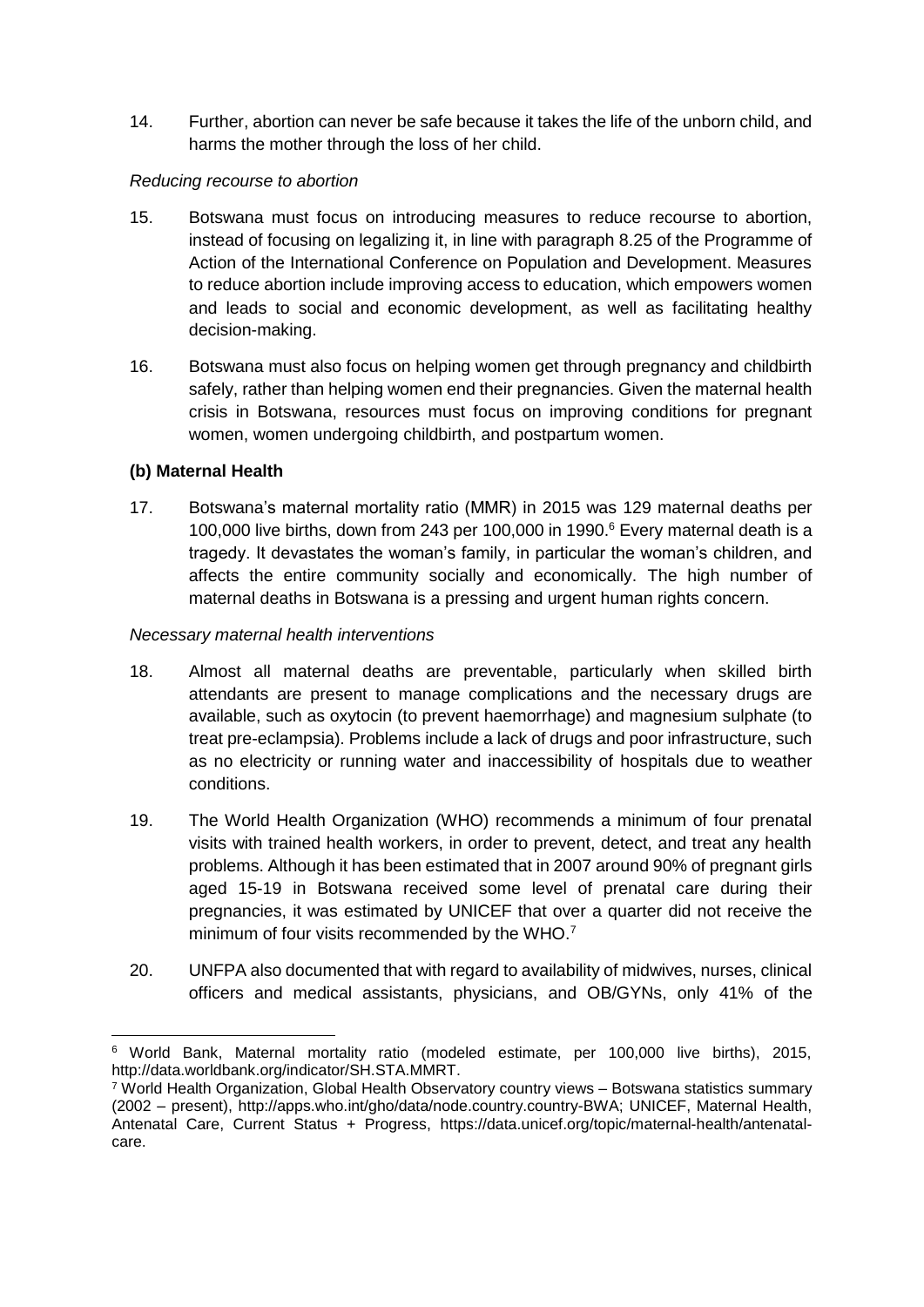estimated need was met in 2012, and no data was available on the proportion of births in which skilled birth attendants were involved, especially in rural areas where the number of births made up close to half of all births in the country.<sup>8</sup>

- 21. These issues must be remedied, but frequent calls to increase legal abortion access as a necessary precondition to solving them are misguided. Legalizing abortion also does not guarantee that pregnancy and childbirth will become safer when the real problems with Botswana's health-care system do not involve lack of access to abortion. Providing more access to abortion will mean more women will suffer from abortion complications.
- 22. In line with paragraph 8.25 of the ICPD, Botswana must focus on introducing measures to avoid recourse to abortion by way of investing in social and economic development and by providing women with support throughout and after pregnancy.

#### **(c) Recommendations**

-

- 23. In light of the aforementioned, ADF International suggests the following recommendations be made to Botswana:
	- a. Affirm that there is no international human right to abortion and that the right to life applies from conception until natural death, and as such that the unborn child has the right to protection of his or her life at all points;
	- b. Resist calls to further liberalize abortion, and instead implement laws aimed at protecting the right to life of the unborn;
	- c. Recognize that the legalization of abortion, in a country with high levels of maternal mortality and morbidity and with severe problems with access to proper health-care, will not make pregnancy and childbirth any safer;
	- d. Improve health care infrastructure, access to emergency obstetric care, midwife training, and resources devoted to maternal health; and
	- e. Focus on safely getting mothers and babies through pregnancy and childbirth, with special attention paid to improving health-care access for women from poor and/or rural backgrounds.

<sup>8</sup> UNFPA, The State of the World's Midwifery 2014, 64, https://www.unfpa.org/sites/default/files/pubpdf/EN\_SoWMy2014\_complete.pdf.